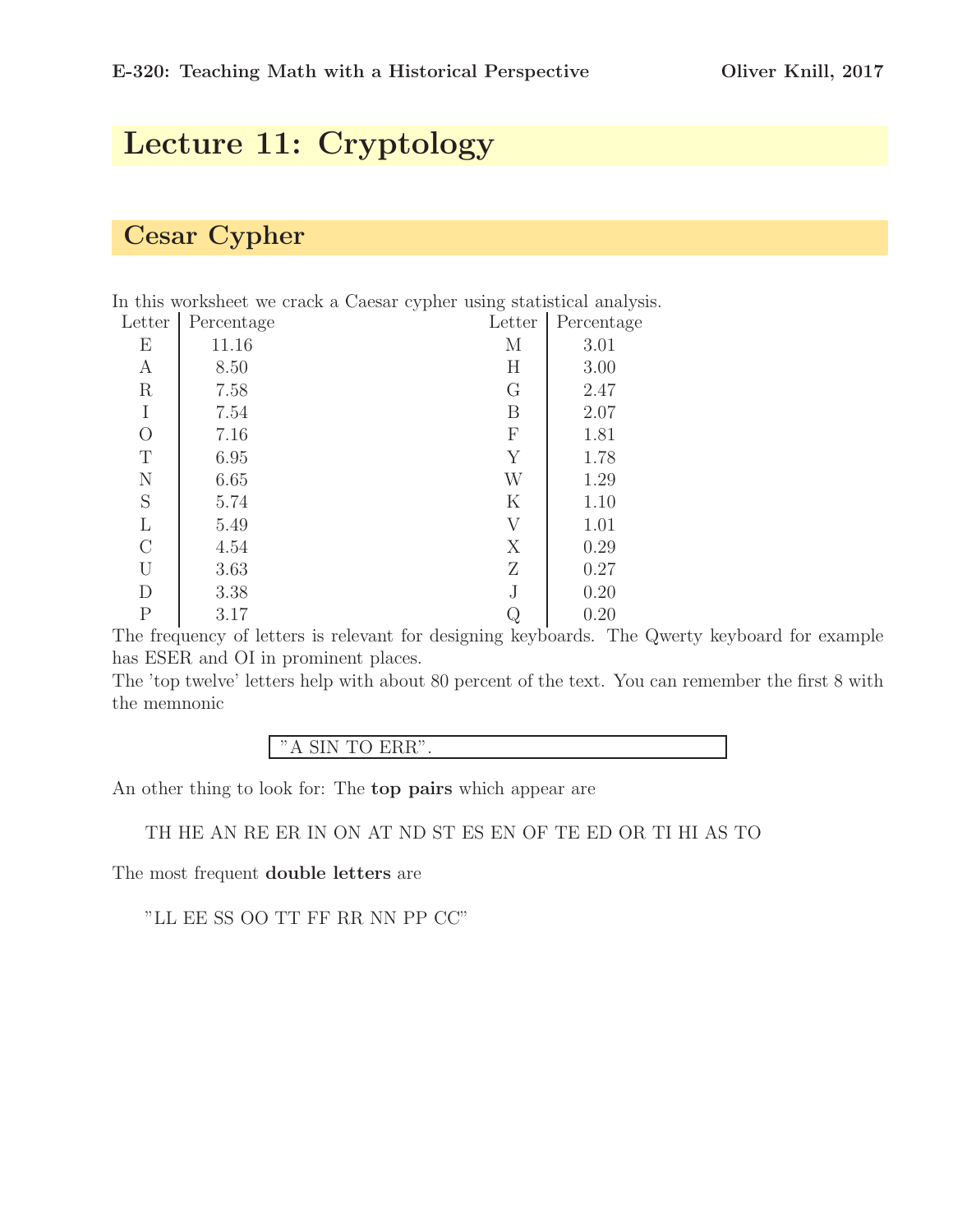#### Example

We aim to decrypt the following text:

xf uif qfpqmf pg uif vojufe tubuft,

jo psefs up gpsn b npsf qfsgfdu vojpo,

ftubcmjti kvtujdf, jotvsf epnftujd usborvjmjuz,

qspwjef gps uif dpnnpo efgfodf,

qspnpuf uif hfofsbm xfmgbsf,

boe tfdvsf uif cmfttjoht pg mjcfsuz

up pvstfmwft boe pvs qptufsjuz,

ep psebjo boe ftubcmjti uijt dpotujuvujpo gps uif vojufe tubuft pg bnfsjdb

#### Decoding:

Count the number of letters which occur. Since we have not much time, the 8 most frequent letters are listed in this text. Can you figure out the text?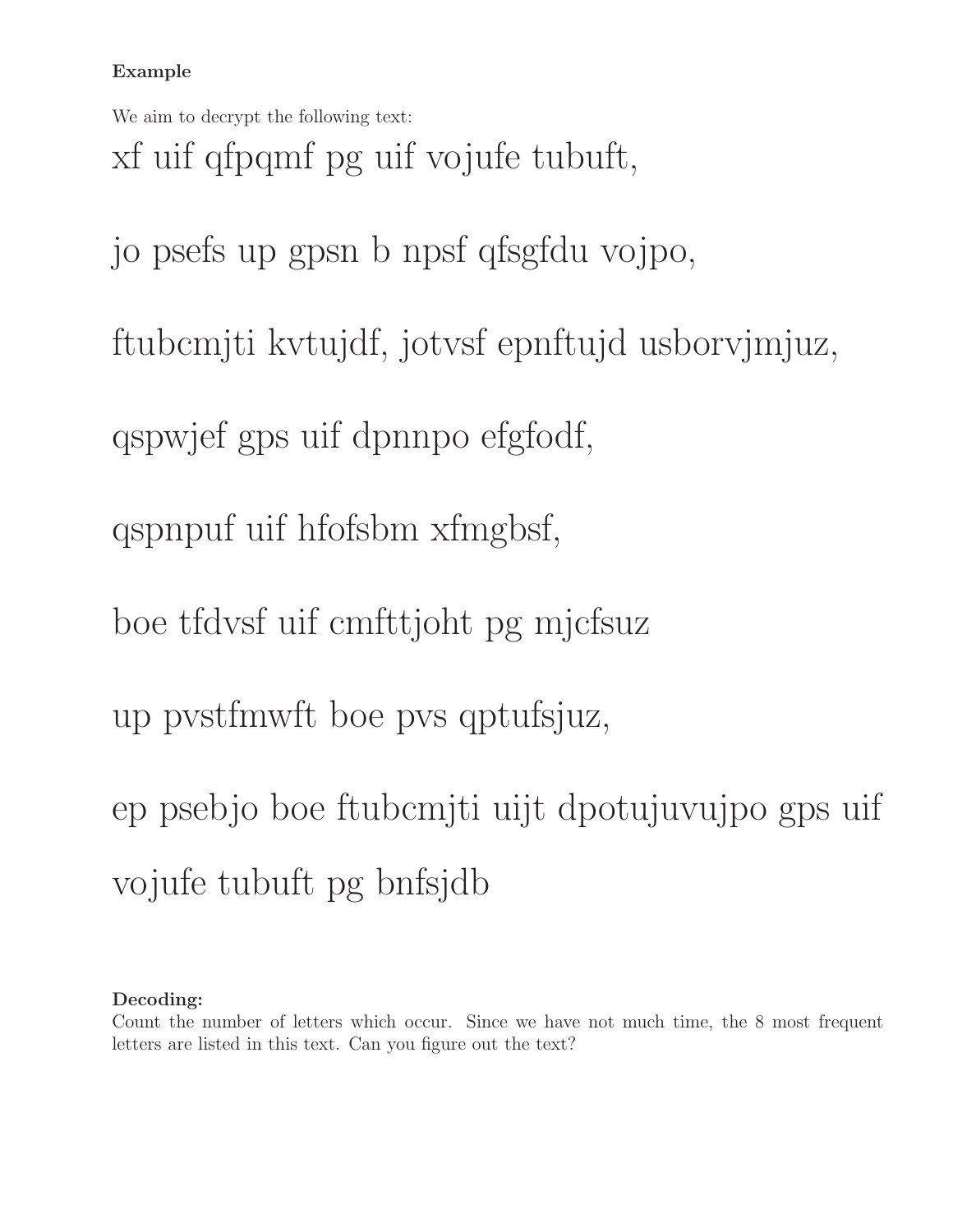| f            | appears | 39 times |
|--------------|---------|----------|
| u            | appears | 29 times |
| р            | appears | 25 times |
| t.           | appears | 20 times |
| S            | appears | 20 times |
| $\mathbf{I}$ | appears | 20 times |
| O            | appears | 17 times |
| h            | appears | 14 times |

## An other problem

Decrypt the following text. It belongs to a famous novel.

"ny nx f ywzym zsnajwxfqqd fhpstbqjilji, ymfy f xnslqj rfs ns utxxjxxnts tk f ltti ktwyzsj, rzxy gj ns bfsy tk f bnkj. mtbjajw qnyyqj pstbs ymj kjjqnslx tw anjbx tk xzhm f rfs rfd gj ts mnx knwxy jsyjwnsl f sjnlmgtzwmtti, ymnx ywzym nx xt bjqq kncji ns ymj rnsix tk ymj xzwwtzsinsl kfrnqnjx, ymfy mj nx htsxnijwji ymj wnlmykzq uwtujwyd tk xtrj tsj tw tymjw tk ymjnw ifzlmyjwx.:"

## The Vigenère Cipher

We learn how to encrypt messages using the Vigenère Cipher. This encryption was used for a long time and should be seen as an important marker in the development of substitution ciphers:

| Julius Caesar         | $-70$ |
|-----------------------|-------|
| Ahmad al-Qalqashandi  | 1400  |
| Leon Battista Alberti | 1467  |
| Johannes Trithemius   | 1508  |
| Blaise de Viginère    | 1586  |
| Charles Babbage       | 1854  |
| Friedrich Kasiski     | 1863  |
| Arthur Scherbius      | 1920  |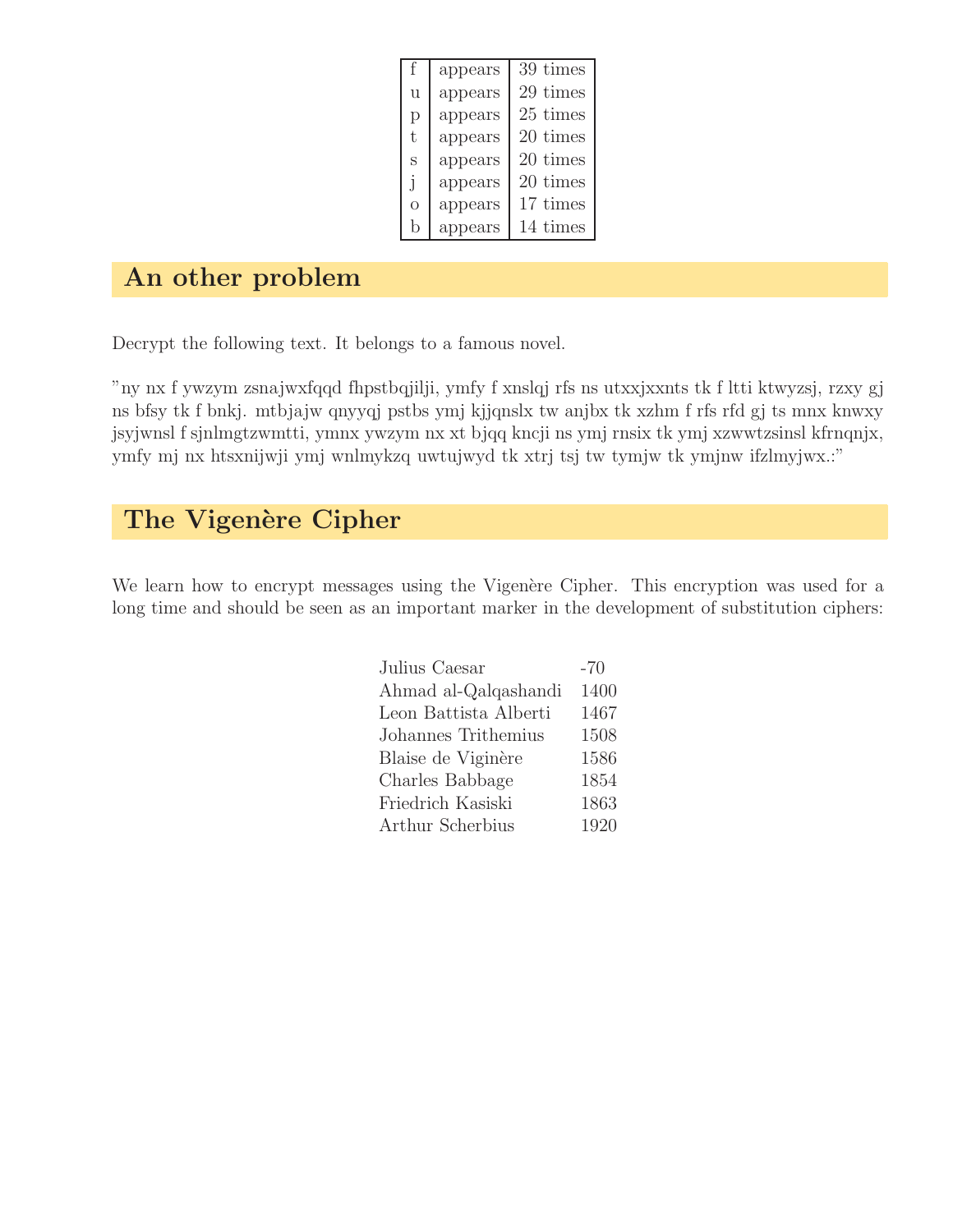

Blaise de Vigenère

Assume we have a secret key like "ENIGMA". Given a text like "HARVARD IS COOL", we encrypt it using the following table: for the first letter, we use the line starting with  $E$ , for the second letter, we use the line starting with  $N$  etc.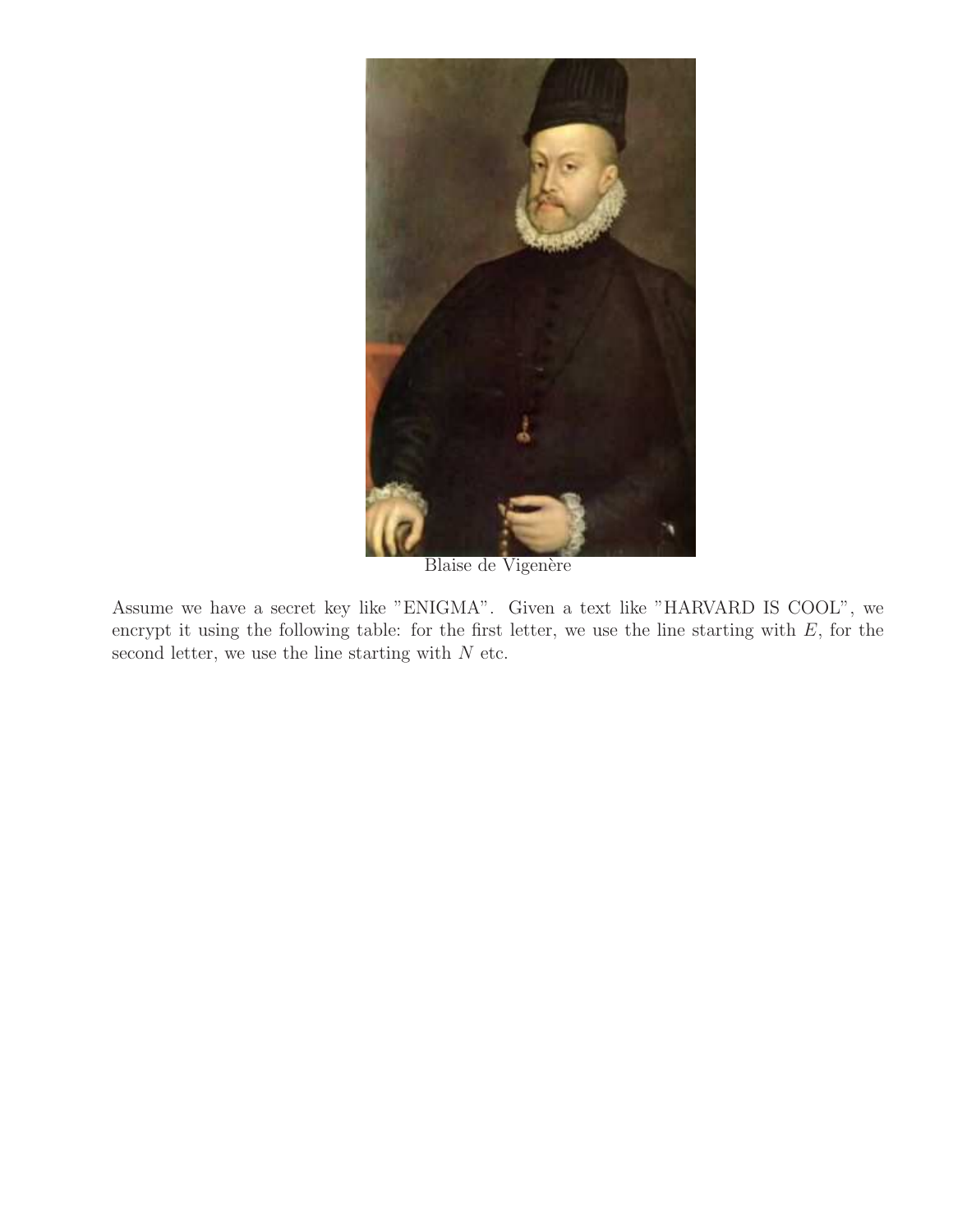A B C D E F G H I J K L M N O P Q R S T U V W X Y Z A A B C D E F G H I J K L M N O P Q R S T U V W X Y Z B B C D E F G H I J K L M N O P Q R S T U V W X Y Z A C C D E F G H I J K L M N O P Q R S T U V W X Y Z A B D D E F G H I J K L M N O P Q R S T U V W X Y Z A B C E E F G H I J K L M N O P Q R S T U V W X Y Z A B C D F F G H I J K L M N O P Q R S T U V W X Y Z A B C D E G G H I J K L M N O P Q R S T U V W X Y Z A B C D E F H H I J K L M N O P Q R S T U V W X Y Z A B C D E F G I I J K L M N O P Q R S T U V W X Y Z A B C D E F G H J J K L M N O P Q R S T U V W X Y Z A B C D E F G H I K K L M N O P Q R S T U V W X Y Z A B C D E F G H I J L L M N O P Q R S T U V W X Y Z A B C D E F G H I J K M M N O P Q R S T U V W X Y Z A B C D E F G H I J K L N N O P Q R S T U V W X Y Z A B C D E F G H I J K L M O O P Q R S T U V W X Y Z A B C D E F G H I J K L M N P P Q R S T U V W X Y Z A B C D E F G H I J K L M N O Q Q R S T U V W X Y Z A B C D E F G H I J K L M N O P R R S T U V W X Y Z A B C D E F G H I J K L M N O P Q S S T U V W X Y Z A B C D E F G H I J K L M N O P Q R T T U V W X Y Z A B C D E F G H I J K L M N O P Q R S U U V W X Y Z A B C D E F G H I J K L M N O P Q R S T V V W X Y Z A B C D E F G H I J K L M N O P Q R S T U W W X Y Z A B C D E F G H I J K L M N O P Q R S T U V X X Y Z A B C D E F G H I J K L M N O P Q R S T U V W Y Y Z A B C D E F G H I J K L M N O P Q R S T U V W X Z Z A B C D E F G H I J K L M N O P Q R S T U V W X Y

Now it is your turn

# ENIGMAE NI GMAE HARVARD IS COOL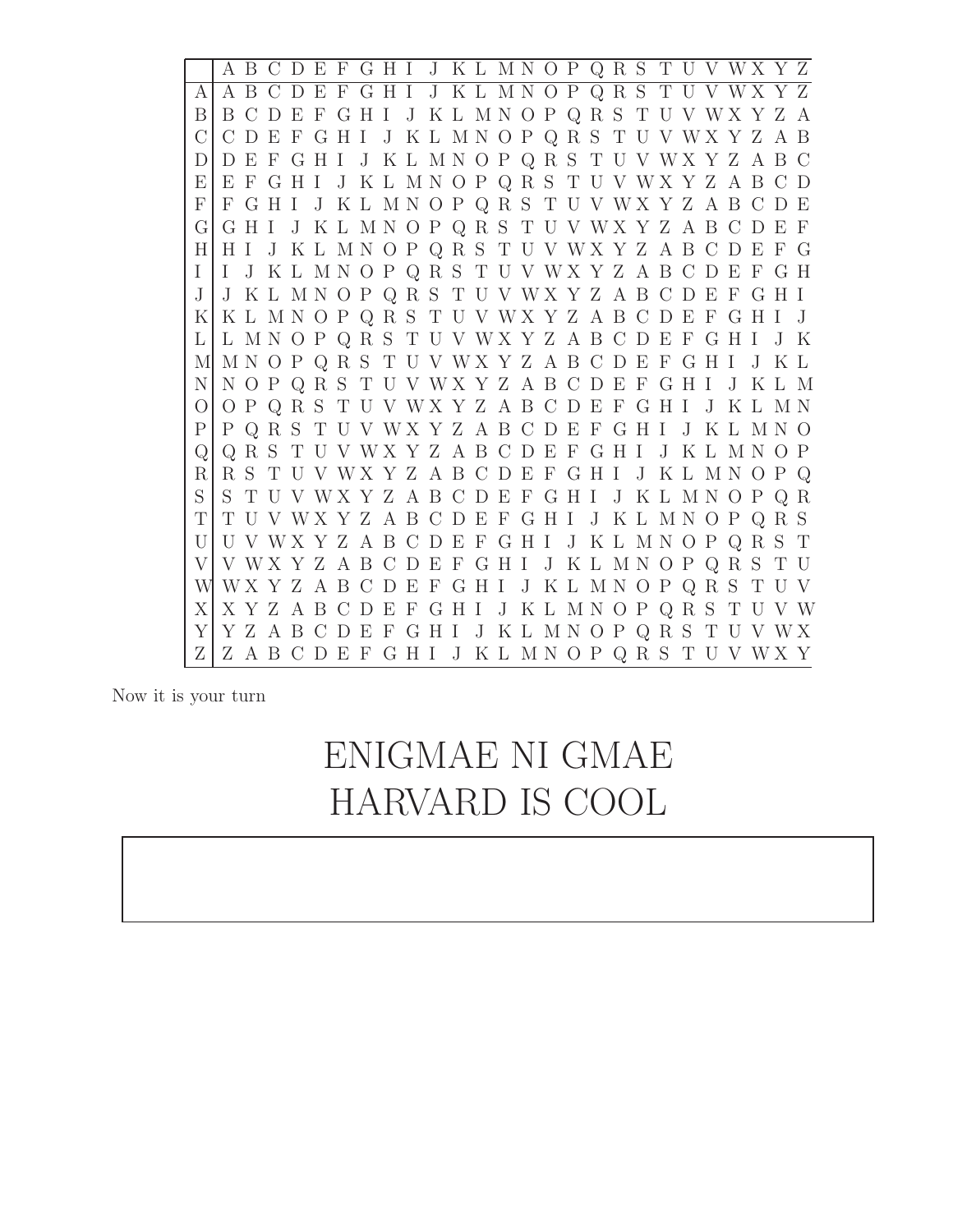#### RSA Encryption

We want to understand the basic mechanism for RSA encryption.



Ron Rivest, Adi Shamir and Len Adleman.

An **RSA** public key is a pair  $(n, a)$  where n is an integer with secret factorization  $n = pq$  and where  $a < (p-1)(q-1)$  is such that there exists b with  $ab = 1 \mod (p-1)(q-1)$ . Ana publishes this pair. If Bob wants to send a secrete message to Ana, he transmits to Ana the message

$$
y = x^a \bmod n .
$$

Ana can read the email by computing

 $y^b \bmod n$ .

Why does it work? We use the **Fermat's little theorem** which tells that  $x^{p-1} - 1$  is is divisible by p and  $x^{q-1} - 1$  is divisible by q. But this assumes p, q to be prime. For  $n = pq$ , we have  $x^{(p-1)(q-1)} - 1$  divisible by pq.

**Problem 1)** Take  $p = 3$  and  $q = 5$  Verify that  $2^{(p-1)(q-1)} - 1$  is divisible by  $n = pq$ .

Because  $y^b = x^{ab} = x^{(p-1)(q-1)} = x \text{ mod } n$ , Ana gets the message, Bob has sent. But Eve has no chance to read it, because the only thing Eve can see is y and  $(n, a)$ . It is believed that without the factorization of  $n$ , the message can not be read.

Let  $(55, 13)$  be the public key of Ana. Assume Ana has the message  $x = 4$  to submit. She computes  $y = 4^{13} \text{ mod } 55 = 9$ . Because  $55 = 11 * 5 = pq$ , Ana knows  $(p-1)(q-1) = 40$  and can obtain  $b = 37$ . With  $x = 9^{37}$  mod 55 she gets back 4.

**Problem 2)** Assume  $(n, a) = (15, 2)$  is the public key of Ana. You are Bob. Send the message  $x = 7$  to Ana.